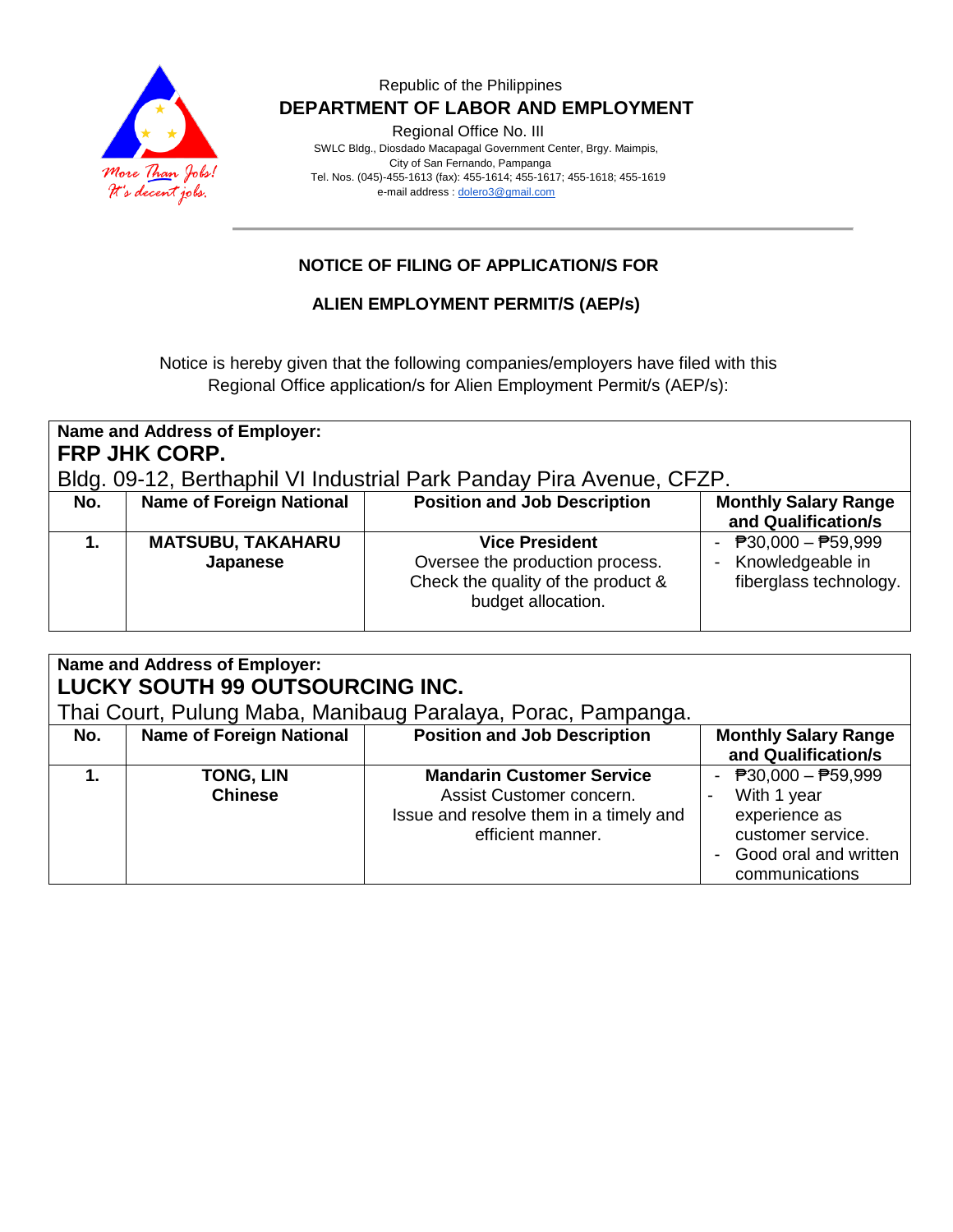

Regional Office No. III

 SWLC Bldg., Diosdado Macapagal Government Center, Brgy. Maimpis, City of San Fernando, Pampanga Tel. Nos. (045)-455-1613 (fax): 455-1614; 455-1617; 455-1618; 455-1619 e-mail address [: dolero3@gmail.com](mailto:dolero3@gmail.com)

| Name and Address of Employer:<br><b>WIDUS PHILIPPINES INC.</b><br>Bldg. 5400, M.A. Roxas Highway, CFZP. |                                 |                                                                                                                                                                |                                                    |  |
|---------------------------------------------------------------------------------------------------------|---------------------------------|----------------------------------------------------------------------------------------------------------------------------------------------------------------|----------------------------------------------------|--|
| No.                                                                                                     | <b>Name of Foreign National</b> | <b>Position and Job Description</b>                                                                                                                            | <b>Monthly Salary Range</b><br>and Qualification/s |  |
|                                                                                                         | <b>LEE, DOYOUNG</b><br>Korean   | <b>International Player Development</b><br><b>Host</b><br>Responsible for providing on floor<br>assistance to any casino patrons<br>regardless of nationality. | - $P90,000 - P149,999$<br>N/A                      |  |

|                                                                  | <b>Name and Address of Employer:</b> |                                                               |                             |  |  |
|------------------------------------------------------------------|--------------------------------------|---------------------------------------------------------------|-----------------------------|--|--|
| YANMAR ASIA (SINGAPORE) CORPORATION PTE LTD - PHILIPPINE BRANCH. |                                      |                                                               |                             |  |  |
|                                                                  |                                      | Bldg. 03, Berthaphil II, South Compound, Bayanihan St., CFZP. |                             |  |  |
| No.                                                              | <b>Name of Foreign National</b>      | <b>Position and Job Description</b>                           | <b>Monthly Salary Range</b> |  |  |
|                                                                  |                                      |                                                               | and Qualification/s         |  |  |
|                                                                  | <b>ONG SOON KEE</b>                  | <b>Branch Manager</b>                                         | - $P$ 150,000 - $P$ 499,999 |  |  |
|                                                                  | Singaporean                          | Manage and Lead the branch office in                          | Master's degree in          |  |  |
|                                                                  |                                      | its operations.                                               | mechanical                  |  |  |
|                                                                  |                                      |                                                               | engineering.                |  |  |

| <b>Name and Address of Employer:</b><br>YEEJIAFANGCHAN CORPORATION.<br>Stall WG Bldg. Magalang Rd., Pandan, Angeles City. |                                       |                                                                                                            |                                                                                  |
|---------------------------------------------------------------------------------------------------------------------------|---------------------------------------|------------------------------------------------------------------------------------------------------------|----------------------------------------------------------------------------------|
| No.                                                                                                                       | <b>Name of Foreign National</b>       | <b>Position and Job Description</b>                                                                        | <b>Monthly Salary Range</b><br>and Qualification/s                               |
|                                                                                                                           | <b>ZHOU, JUNRUI</b><br><b>Chinese</b> | <b>Mandarin Real Estate Assistant</b><br>Ensure proper maintenance and inspect<br>properties occasionally. | N/A<br>Fluent in Mandarin in<br>$\overline{\phantom{a}}$<br>writing and speaking |

| <b>Name and Address of Employer:</b><br><b>BOTON LIGHT AND SCIENCE PARK INC.</b> |                                                                      |                                     |                             |  |  |
|----------------------------------------------------------------------------------|----------------------------------------------------------------------|-------------------------------------|-----------------------------|--|--|
|                                                                                  | Vacant lot within Brand Rex Compound, Argonaut Highway, Boton, SBFZ. |                                     |                             |  |  |
| No.                                                                              | <b>Name of Foreign National</b>                                      | <b>Position and Job Description</b> | <b>Monthly Salary Range</b> |  |  |
|                                                                                  |                                                                      |                                     | and Qualification/s         |  |  |
|                                                                                  | <b>KATO, YOSHIHARU</b>                                               | <b>Consultant</b>                   | - $P30,000 - P59,999$       |  |  |
|                                                                                  | Japanese                                                             | Engineering services.               | $- N/A$                     |  |  |
|                                                                                  |                                                                      | Maintenance services.               |                             |  |  |
|                                                                                  |                                                                      | Management for security guards.     |                             |  |  |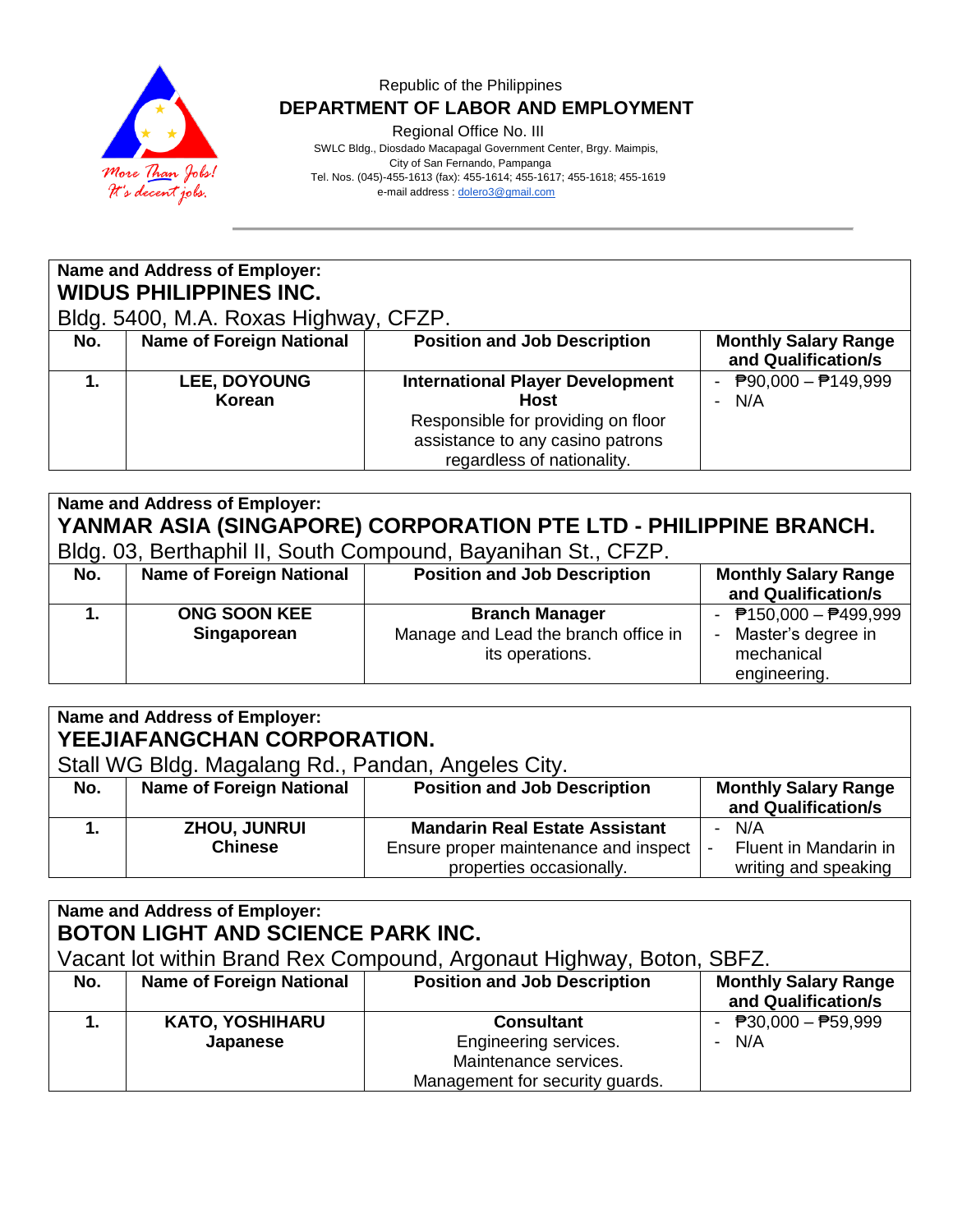

Regional Office No. III

 SWLC Bldg., Diosdado Macapagal Government Center, Brgy. Maimpis, City of San Fernando, Pampanga Tel. Nos. (045)-455-1613 (fax): 455-1614; 455-1617; 455-1618; 455-1619

e-mail address [: dolero3@gmail.com](mailto:dolero3@gmail.com)

| Name and Address of Employer:<br><b>NICERA PHILIPPINES INC.</b> |                                                      |                                                                                                            |                                                                                                                                   |  |  |
|-----------------------------------------------------------------|------------------------------------------------------|------------------------------------------------------------------------------------------------------------|-----------------------------------------------------------------------------------------------------------------------------------|--|--|
|                                                                 | Lot 46, Block F, Subic Technopark, Boton Area, SBFZ. |                                                                                                            |                                                                                                                                   |  |  |
| No.                                                             | <b>Name of Foreign National</b>                      | <b>Position and Job Description</b>                                                                        | <b>Monthly Salary Range</b><br>and Qualification/s                                                                                |  |  |
|                                                                 | <b>NOMADA, TETSUYA</b><br>Japanese                   | <b>Assistant Production Manager</b><br>Ensures that production process are<br>effectively and efficiently. | - $P30,000 - P59,999$<br>College graduate<br>Preferably with<br>previous work<br>experience in an<br>electronic<br>manufacturing. |  |  |

| <b>Name and Address of Employer:</b><br><b>GOOD FRIENDS AND KUMPARE AUTO CARE CORP.</b><br>Blk 3 Lot 6, Fil-am F-ship Hi-way, Anunas, Angeles City. |                                 |                                         |                                             |  |
|-----------------------------------------------------------------------------------------------------------------------------------------------------|---------------------------------|-----------------------------------------|---------------------------------------------|--|
|                                                                                                                                                     |                                 |                                         |                                             |  |
| No.                                                                                                                                                 | <b>Name of Foreign National</b> | <b>Position and Job Description</b>     | <b>Monthly Salary Range</b>                 |  |
|                                                                                                                                                     |                                 |                                         | and Qualification/s                         |  |
|                                                                                                                                                     | <b>DUGU, MING</b>               | <b>Chief Executive Officer</b>          | - $\overline{P}60,000 - \overline{P}89,999$ |  |
|                                                                                                                                                     | <b>Chinese</b>                  | Responsible for ensuring that the       | $- N/A$                                     |  |
|                                                                                                                                                     |                                 | business operates at a profit and meets |                                             |  |
|                                                                                                                                                     |                                 | its goal.                               |                                             |  |

| Name and Address of Employer:<br>JUZ ELECTRONIC PROCESSING PLANT INC. |                                      |                                                                |                                                    |  |
|-----------------------------------------------------------------------|--------------------------------------|----------------------------------------------------------------|----------------------------------------------------|--|
| Unit 1-2 Bldg. 1 Lot 1L-2 Subic Bay Gateway Park Phase 2, SBFZ.       |                                      |                                                                |                                                    |  |
| No.                                                                   | <b>Name of Foreign National</b>      | <b>Position and Job Description</b>                            | <b>Monthly Salary Range</b><br>and Qualification/s |  |
|                                                                       | <b>CHEN, QIYOU</b><br><b>Chinese</b> | <b>Assistant Manager</b><br>Supports leadership of a business. | - $P30,000 - P59,999$<br>- Bachelor's Degree       |  |

**Name and Address of Employer: PMG WORLDWIDE TRADING AND MERKETING CORP.** Suite 104, West Gate Suites, Bldg. 286, Sampson Road, Central Business District, SBFZ.

| ODFZ. |                                  |                                                                |                                                                   |  |
|-------|----------------------------------|----------------------------------------------------------------|-------------------------------------------------------------------|--|
| No.   | <b>Name of Foreign National</b>  | <b>Position and Job Description</b>                            | <b>Monthly Salary Range</b><br>and Qualification/s                |  |
|       | <b>KALEEM ULLAH</b><br>Pakistani | <b>Marketing Manager</b><br>In charge of marketing department. | - $\overline{P}30.000 - \overline{P}59.999$<br>- College graduate |  |